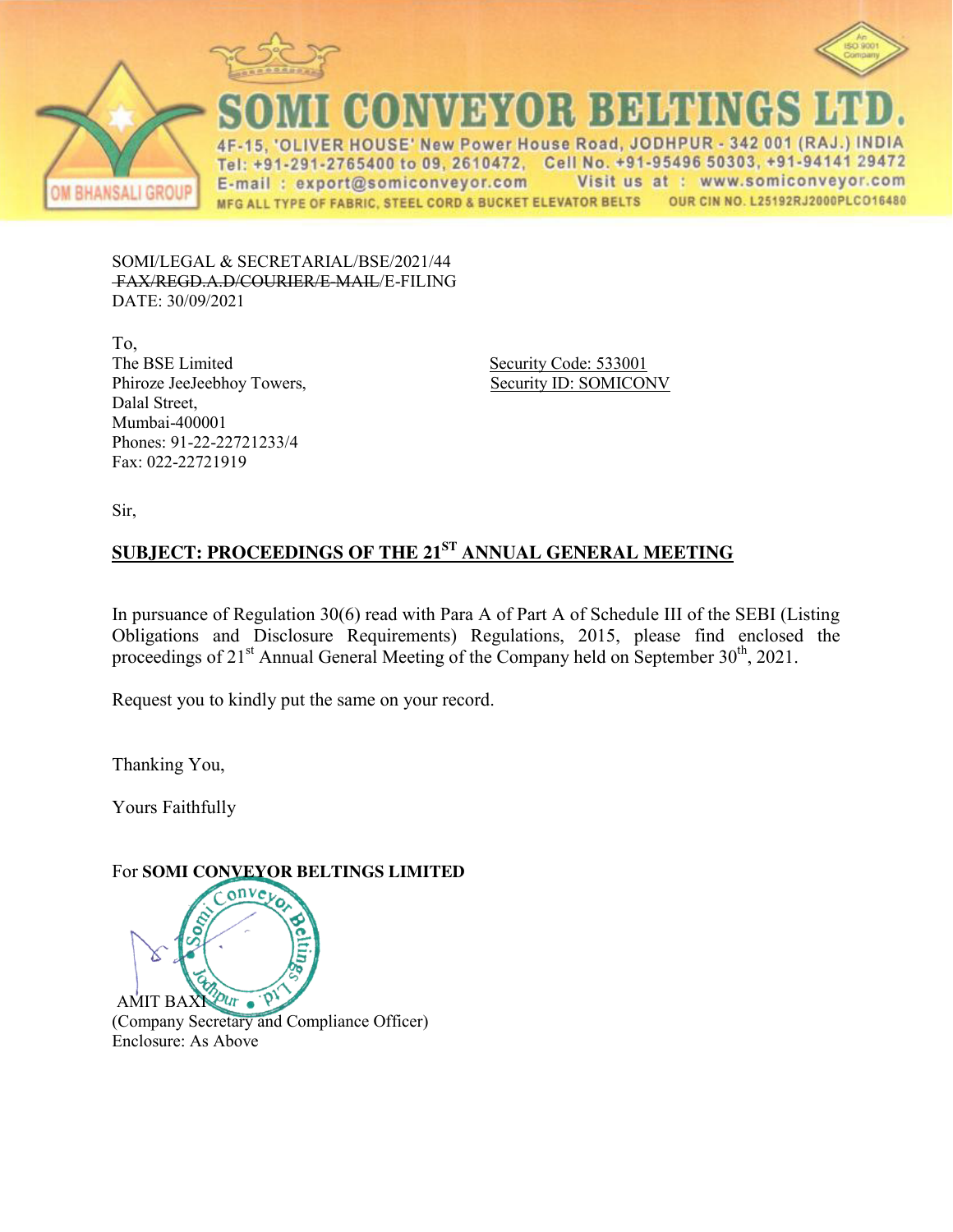



**HANSALI GROUP** 

E' New Power House Road, JODHPUR - 342 001 (RAJ.) INDIA Tel: +91-291-2765400 to 09, 2610472, Cell No. +91-95496 50303, +91-94141 29472 E-mail: export@somiconveyor.com Visit us at : www.somiconveyor.com OUR CIN NO. L25192RJ2000PLCO16480 MFG ALL TYPE OF FABRIC, STEEL CORD & BUCKET ELEVATOR BELTS

VEYOR BEHENG

#### **Glimpse:**

**Proceedings of the 21st Annual General Meeting of Somi Conveyor Beltings Limited, held on Thursday, 30th day of September, 2021 at 4F-15, "Oliver House", New Power House Road, Jodhpur, Rajasthan at 11:30 A.M to transact the Following Business :-** 

### **1. Date, Time and Venue of the Meeting:**

The 21st Annual General Meeting of the Company was held on September  $30<sup>th</sup>$ , 2021 and the meeting commenced at 11:30 A.M at 4F-15, "Oliver House", New Power House Road, Jodhpur, Rajasthan and concluded at 12:30 Noon on the same day.

#### **2. Brief Details of items deliberated and results thereof:**

- Mr. Om Prakash Bhansali, Managing Director of the Company was elected as the Chairman of the Meeting.
- As requisite Quorum was present, the Chairman commenced the meeting.
- The Chairman then delivered the speech.
- The meeting was informed that the Company has provided facility of e-voting through CDSL to the shareholders from  $27<sup>th</sup>$  September, 2021 (9.00 a.m.) to  $29<sup>th</sup>$  September, 2021 (5.00 p.m.). Members who were present at the meeting and had not casted their votes electronically were provided an opportunity to cast their votes by way of poll.
- The Chairman also informed that Mrs. Ira Baxi (CP No.: 4712), Practicing Company Secretary was appointed as the scrutinizer for the purpose of scrutinizing e-voting and Mr. Avijit Vasu (CP No.: 14198), Practicing Company Secretary was appointed as the scrutinizer for the purpose of scrutinizing polls. Thereafter, for the purpose of polling he locked the polling box in front of Members and kept the keys safely with him.
- Clarifications were provided to the queries raised by the members at the meeting.
- The following items of the business as set out in the notice were put for the shareholders approval:

| <b>Ordinary Business</b> | Item No. 1 | Receiving, Considering and Adopting the Audited<br>Financial Statement of the Company for the Financial year<br>ended March 31 <sup>st</sup> , 2021 including Balance Sheet as at<br>March 31 <sup>st</sup> , 2021, the statement of Profit and Loss and the<br>Cash Flow Statement for the year ended on that date and<br>the reports of the Board of Directors and the Auditors<br>thereon. |
|--------------------------|------------|-----------------------------------------------------------------------------------------------------------------------------------------------------------------------------------------------------------------------------------------------------------------------------------------------------------------------------------------------------------------------------------------------|
| <b>Special Business</b>  | Item No. 2 | Approval for Appointment of Mr. Santosh Kumar Joshi as<br>an Independent Director for First Term of 5 Years.                                                                                                                                                                                                                                                                                  |